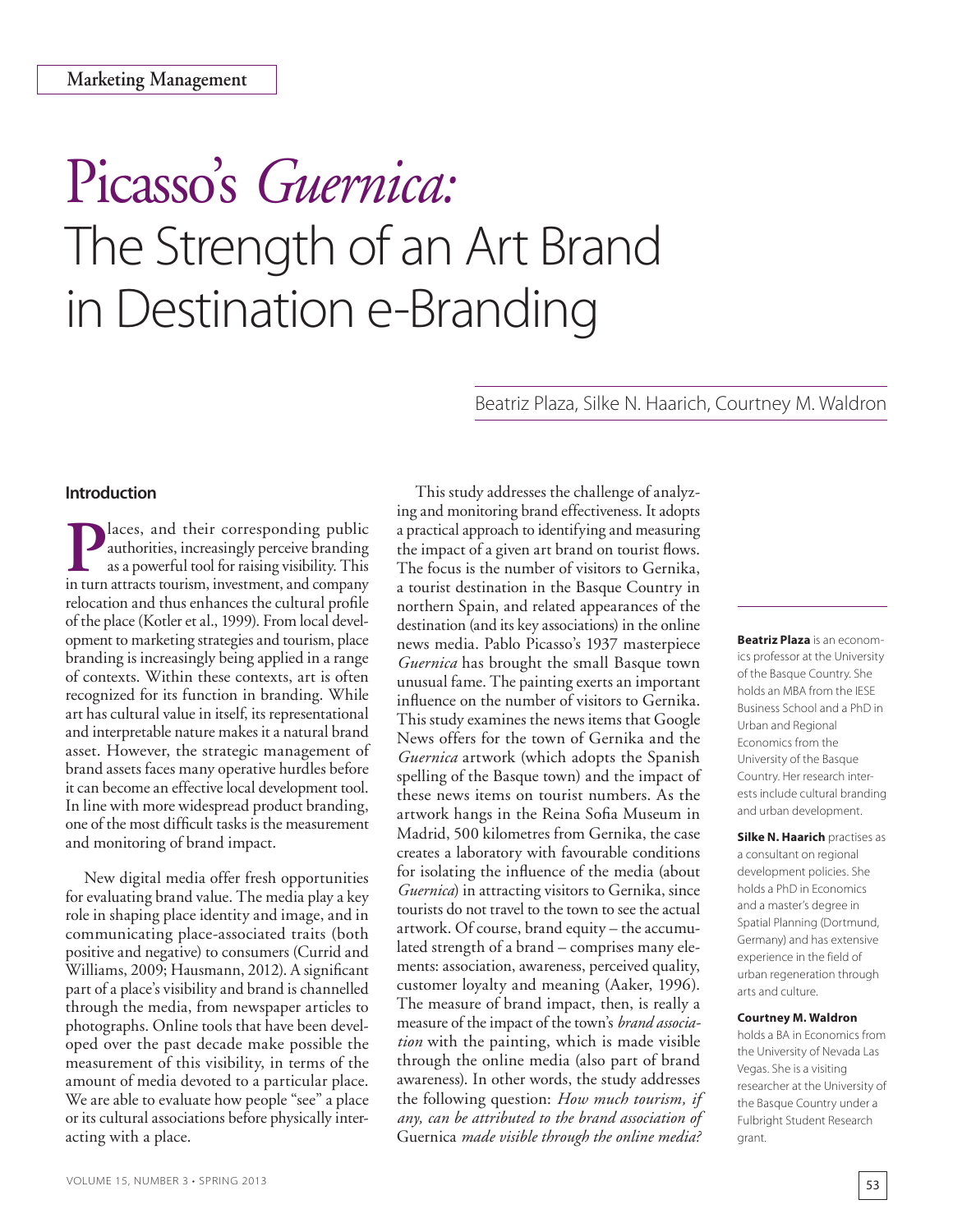The methodological interest of this article lies in the experiment carried out using Google News and the subsequent quantification of the impact of online media branding on the number of visitors and their spending in a given tourist destination. The article first provides an introduction to the research field of place branding and the role that art can play in branding. It then introduces the case of Gernika and Picasso's renowned painting *Guernica.* During the Spanish Civil War, Nazi bombers launched the first-ever saturation-bombing raid against the civilian population of Gernika at the request of General Francisco Franco, inspiring the theme of Picasso's work. The article next presents the research objectives and methodology as well as the results of the study analyzing the link between appearances of Gernika and *Guernica* on the Web and the economic impact of visitors to the town. It finally offers conclusions and recommendations for future research.

# **Art in Place Branding: Identifying Cultural Destinations**

## *Place Branding Practices and Art in Branding*

Place branding is currently seen as an important element in place development. Within the general framework of place marketing, the branding of places, cities or countries is a crucial instrument for increasing internal and external attractiveness in the realm of global competition. Many authors have cited the importance of branding as a marketing strategy applied to places (Anholt, 2005; Ashworth and Page, 2011; Hospers, 2011; Kavaratzis and Ashworth, 2005; Kotler et al., 1999; Kotler and Gertner, 2002; Pike, 2002,

#### A B S T R A C T

2009; Rainisto, 2003), at the same time highlighting the difficulties inherent in influencing and managing the process from within.

Although place branding is not a new concept, branding strategies have gained in popularity over the last two decades as the need for distinction and visibility has increased. This need has arisen from fierce competition in the face of globalization: the increased mobility of people, goods, and information and the expanding borders (or lack thereof) of business location. Modern digital media posit people and entities as "seen" by wider audiences while at the same time risking invisibility amidst an excess of information. Thus the typical targets for place branding strategies are business visitors and tourists, residents and skilled workers, business and industrial investment, and export markets (Kotler et al., 1999). Effective place or destination branding requires strategic and operational ability and skills. Equally, place branding strategies involve the generation of brand equity, including a brand identity and a brand image, and proper communication of the brand image (Rainisto, 2003).

Culture, and art in particular, can have compelling functions in branding. Like a brand, art is representational (Schroeder, 2005) and can add value to businesses and regional economies (McNicholas, 2004). Culture and brands are semiotic constructs that signal a spectrum of meaning. For example, the "Mac" brand not only signifies a line of technology products but also represents innovation and a corporate philosophy. Similarly, the Sydney Opera House draws associations with the high-culture opera, dance and music companies that perform at the venue while also serving as a place icon for Australia (Colbert, 2003). Art museums and even individual artworks can represent specific

**Acknowledgements** This work draws on research carried out by the Art4pax Foundation for the Gernika town council in 2009.

INTERNATIONAL JOURNAL OF ARTS MANAGEMENT

Places and their public authorities increasingly perceive art branding as a tool for raising place visibility, attracting investment and tourism, and enhancing their cultural profiles. Online news aggregators offer new potential for measuring the degree to which places associated with art are "seen" in the media. The authors design and test a method for evaluating the effectiveness of art brand association and awareness in place marketing. The work draws upon a case study of Gernika, a town made famous by Picasso's 1937 painting *Guernica.* The masterpiece hangs in the Reina Sofia Museum in Madrid, 500 kilometres from Gernika, yet influences the number of visitors to the town. Thus Gernika is a useful laboratory for testing an art brand's impact on visitors because *Guernica* is not nearby to influence the data. The approach developed may also be used to help determine the value of advertising in the online media.

K E Y W O R D S

Art-led place branding, art brand, brand awareness, place marketing, brand associations, monitoring tools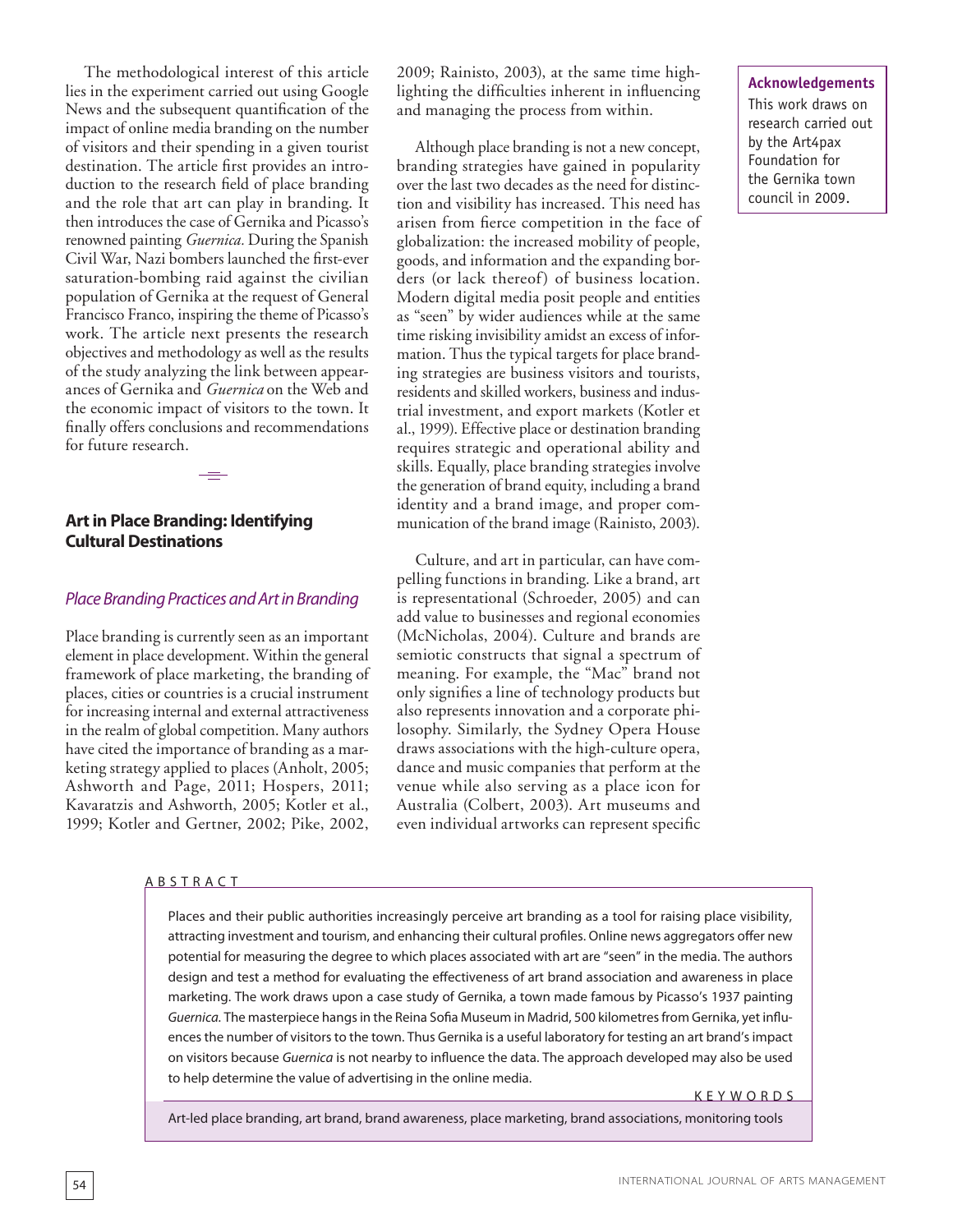artistic styles and a broader sense of history, prestige and creativity (Caldwell, 2000). Brands and culture are "representational texts" (O'Reilly, 2007). While the reading of these texts depends in part on how their producers create them, meaning also depends on how consumers receive and interact with them. Meaning is constantly reworked through social and cognitive processes (Potts et al., 2008). This diversity, or "multivocacity," of meaning allows a brand to resonate with a broader audience, heightening its visibility and increasing its value. To be sure, art has cultural value in itself and is most often created for purposes beyond branding. This article simply points out that, because of its representational nature, art is easily incorporated into branding strategies, if not a natural brand creator itself.

# *Specific Place Branding Strategies*

Place branding strategies are predominantly based on one or more of the following anchor factors (Ashworth, 2009; Art4pax Foundation, 2009):

- personality association (Don Quixote and Castilla-LaMancha and Spain; Mozart and Salzburg; the Beatles and Liverpool)
- signature- and flagship-building and singular artworks (the Sydney Opera House, the Guggenheim Museum Bilbao and, travelling through history, the Leaning Tower of Pisa and the Egyptian Pyramids)
- hallmark events (sports or cultural events such as the Olympic Games or the European Capital of Culture)

#### R É S U M É

Les localités et leurs autorités publiques montrent un intérêt grandissant pour une stratégie de marque associée à l'art afin d'accroître leur visibilité, d'attirer investissements et tourisme et d'améliorer leur profil culturel. Les agrégateurs de nouvelles offrent de nouvelles possibilités de mesurer à quel point les endroits associés à l'art sont "vus" dans les médias. Les auteures conçoivent et mettent à l'essai une méthode pour évaluer l'efficacité d'une marque associée à l'art et la notoriété dans le marketing d'un lieu. La recherche se fonde sur l'étude du cas de Guernica, petite ville rendue célèbre par la toile "Guernica" peinte par Picasso en 1937. Le chef-d'œuvre est exposé au musée de la Reine Sofia à Madrid, à 500 kilomètres de Guernica et, pourtant, il influe sur le nombre de visiteurs de la ville. Celle-ci est ainsi un laboratoire utile pour mettre à l'essai l'impact sur le tourisme d'une marque associée à l'art, car la ville n'est pas à proximité et ne peut donc influer sur les données. L'approche développée peut aussi aider à déterminer l'importance de la publicité dans les médias en ligne.

#### MOTS CLÉS

Stratégie de marque d'un lieu par l'art, marque d'une œuvre d'art, notoriété de la marque, marketing d'un lieu, associations de marques, outils de suivi

- local products and specialties (Bordeaux and wine; Gouda and cheese; Parma and ham)
- high-impact transportation, research and knowledge infrastructure (Trans-Siberian Railway and Russia; MIT and Boston; CERN and Geneva)

These spaces, goods and events can bring economic, social and cultural value to places. An effective branding strategy simply adds to that value, by increasing the visibility of a place and generating further economic activity.

This article draws upon a case study of brand association. Brands can increase place visibility by associating localities with well-known personalities and images. Places can establish links to artists (musicians, composers, visual artists, writers), philosophers, natural scientists, politicians, historical figures, contemporary individuals or groups, and even fictional characters (Sherlock Holmes, James Bond). Additionally, place associations can be triggered by specific artworks (Michelangelo's *David,* Picasso's *Guernica*) or events (Woodstock, Bayreuth).<sup>1</sup> The imagery and character of place can also be bolstered through fictional frameworks, such as Durham in the Harry Potter films or the landscape of New Zealand as Middle Earth in the *Lord of the Rings* film series. Of course, as Ashworth (2009) points out, not all associations are positive or even desired by the affected cities or regions. Whether attempting to overcome negative publicity or simply trying to raise awareness about a place, local and regional authorities can devise branding strategies to create or promote positive associations with place. This process advertises places and adds symbolic value to interacting with them.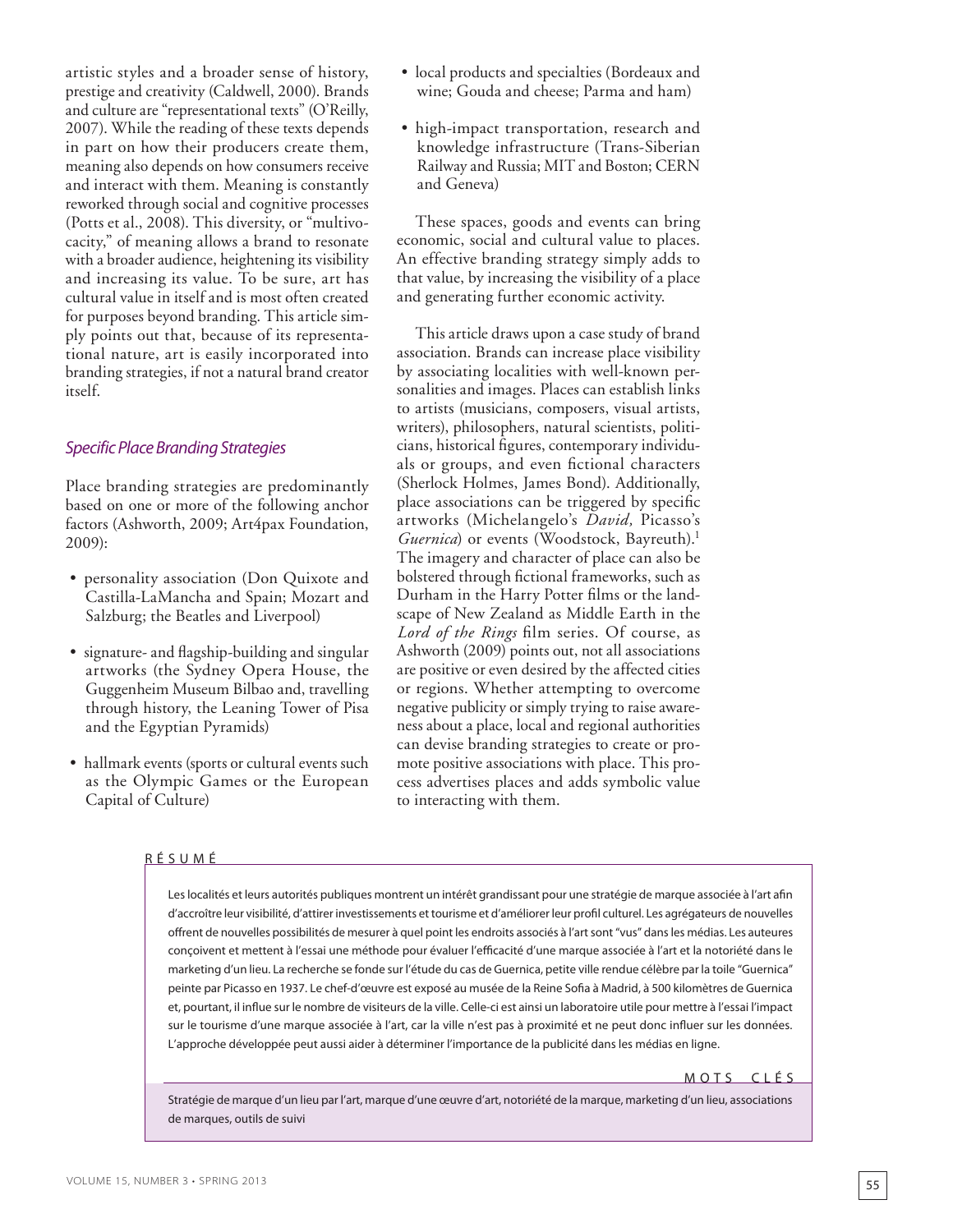Still, many place associations are created in the absence of a specific branding strategy. O'Reilly (2007) points out that brands are constructed not only managerially but also socially (Potts et al., 2008). Brand meaning is subject to the cognitive and collective processes of consumers. As we have seen, this is especially true for art brands. In places where brands naturally arise from social processes, cities and regions may stand to gain from a complementary managerial strategy. Targeting strategies could serve to attract more tourists and other visitors, exportation, talent, skilled workers and new residents. But before and after strategies are designed or implemented, how do we identify and measure the effects of brand associations?

# *The Challenge of Monitoring Art Brand Value*

Caldwell and Coshall (2002) measure museum brand associations through repertory grid analysis, which provides insight into the strength of certain images in attracting museum visitors. However, the method falls short of offering any quantitative assessment of the impact of these associations. The survey method, for its part, is costly, time-consuming and not easily accessible to brand managers seeking to monitor the progress of their strategies. To our knowledge, no method has been developed for identifying and evaluating the economic value of art-related brand associations, which we see as a useful tool for brand managers in developing sustainable strategies.

Google News is a free tool accessible to the public that provides data on the number of news items available from news outlets worldwide about a certain keyword within a given period. Using this tool, we devise a method for brand

#### R E S U M E N

managers to evaluate a brand's visibility in the international online media. To develop our technique, we draw upon a case study of tourism in Gernika, a place allegedly branded by Picasso's 1937 masterpiece *Guernica* without any marketing strategy implemented by regional or local authorities.

# *The Case of Gernika and* Guernica

Located a short distance from Bilbao, Gernika is a small coastal town on the Bay of Biscay with a population of approximately 16,244. Founded in 1366, it lies at the heart of a rural setting and the UNESCO Biosphere Reserve of Urdaibai. Administratively, it is part of the province of Biscay within the autonomous region of the Basque Country in Spain.

 Gernika has been the symbolic heart of Basque autonomy and freedom since the Middle Ages. Ancient laws, the *fueros,* still concede a unique tax and budget autonomy to the Basque provinces today. The historic Assembly House and the Arbol de Gernika, a centennial oak tree, are part of a museum that is a destination for tourists and other visitors. (For more on the symbolic importance of Gernika, see Raento and Watson, 2000.)

This symbolic site was one of the targets of Franco's troops during the Spanish Civil War (1936–39). In 1937 the Nazi Legion Kondor was sent to destroy the centre of Gernika in an air raid at the request of Franco as an operational trial on the eve of the Second World War. The bombing marked a turning point for the town and has since influenced many peace initiatives, including the creation of a Peace Museum in Gernika, the naming of Gernika as a UNESCO

*Las autoridades públicas de diversos lugares perciben cada día más el desarrollo de una marca asociada al arte como una herramienta para dar mayor visibilidad al lugar, atraer inversiones y turismo, y mejorar sus perfiles culturales. Los recopiladores de noticias en línea brindan nuevas posibilidades de medir en qué grado los medios de comunicación asocian los lugares al arte. Los autores diseñaron y probaron un método para evaluar la efectividad para un lugar de asociarse al arte como marca del mismo, y su reconocimiento en la comercialización de destinos. El presente trabajo se inspira en un estudio de caso sobre Guernica, una ciudad que se hizo famosa por el cuadro que Picasso realizó en 1937 con el mismo nombre. La obra de arte se encuentra en el Museo Reina Sofía en Madrid, a 500 km de esa ciudad, sin embargo, tiene una incidencia sobre el número de personas que la visitan. La ciudad de Guernica sirve por lo tanto de laboratorio para estudiar el impacto del arte como marca sobre los visitantes, ya que el cuadro no se encuentra a proximidad como para influenciar los datos. El enfoque desarrollado puede ser también útil para determinar el valor de la publicidad en los medios en línea.*

#### PALABRAS CLAVE

*El arte hecho marca de un lugar, el arte como marca, reconocimiento de marca, comercialización de un lugar, asociaciones con la marca, herramientas de monitoreo*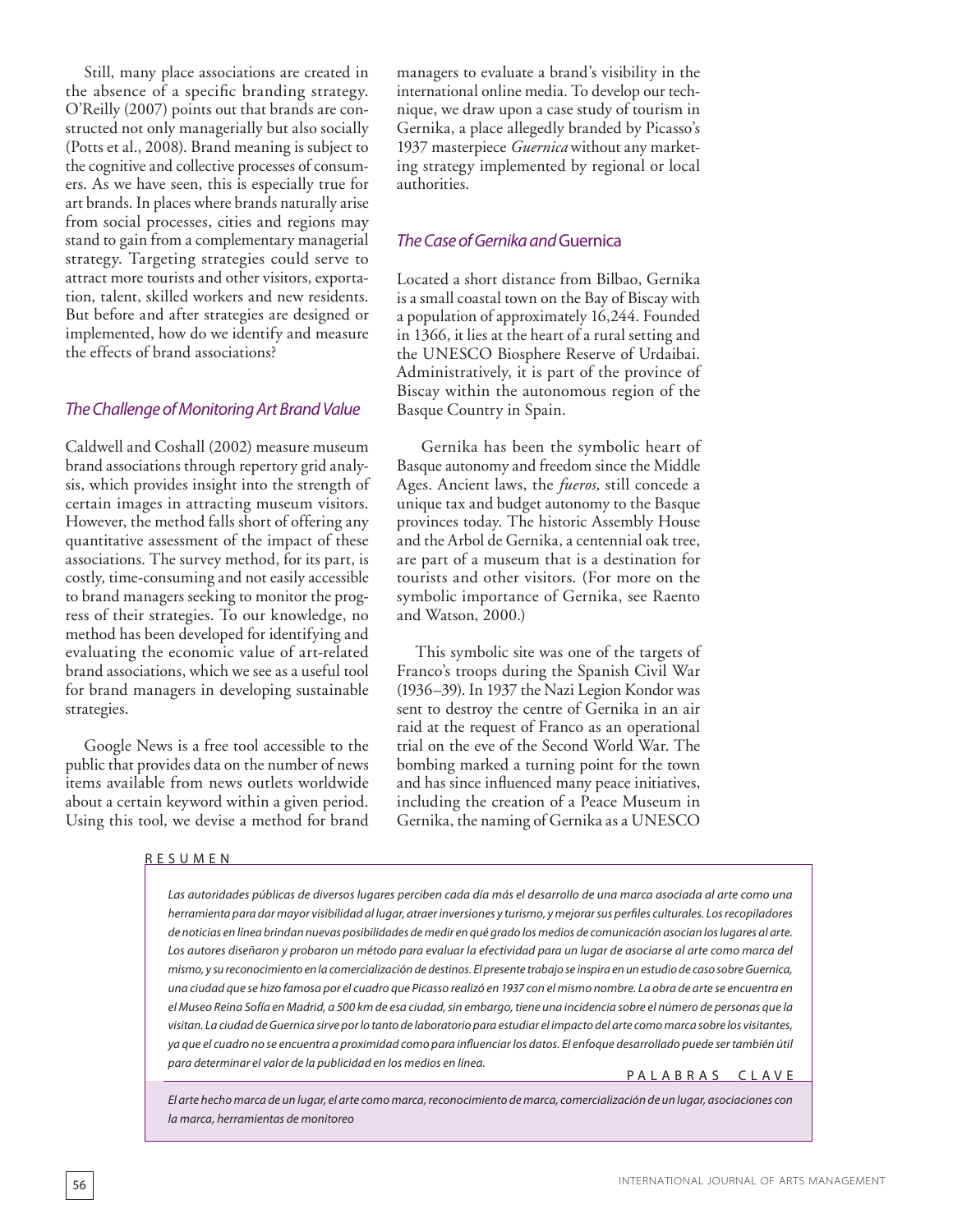

City of Peace and of course the first reaction to the bombing – the creation of *Guernica* by Pablo Picasso. Picasso, deeply affected by the massacre, commemorated the event by painting a mural for the Spanish pavilion at the 1937 World Exposition in Paris. With its impressive size (7.8 by 3.5 metres) – one of Picasso's largest works – *Guernica* has become an artistic, historical and social icon.

The painting naturally created an art brand association with the town of Gernika, while its renown has helped boost awareness of the town. Though *Guernica* represents a singular historical event, the symbolism embedded in its imagery broadens its meaning. To some, the work represents a specific artistic style (Cubism and a particular use of light). To others, it exemplifies the politics of the Spanish Civil War. To others still, it represents a broader social commentary on the human cost of war. (For more specific interpretations, see Cantelupe, 1971; Gottlieb, 1964; Wischnitzer, 1985.) This wide range of interpretations expands the meaning of the work and consequently makes the art brand association appeal to a broader "consumer" base.

The painting has achieved even wider visibility through its rotation in prestigious museums internationally. From 1939 to 1981 it resided at the Museum of Modern Art (MoMA) in New York City. After the fall of Franco's dictatorship

## FIGURE<sub>2</sub>

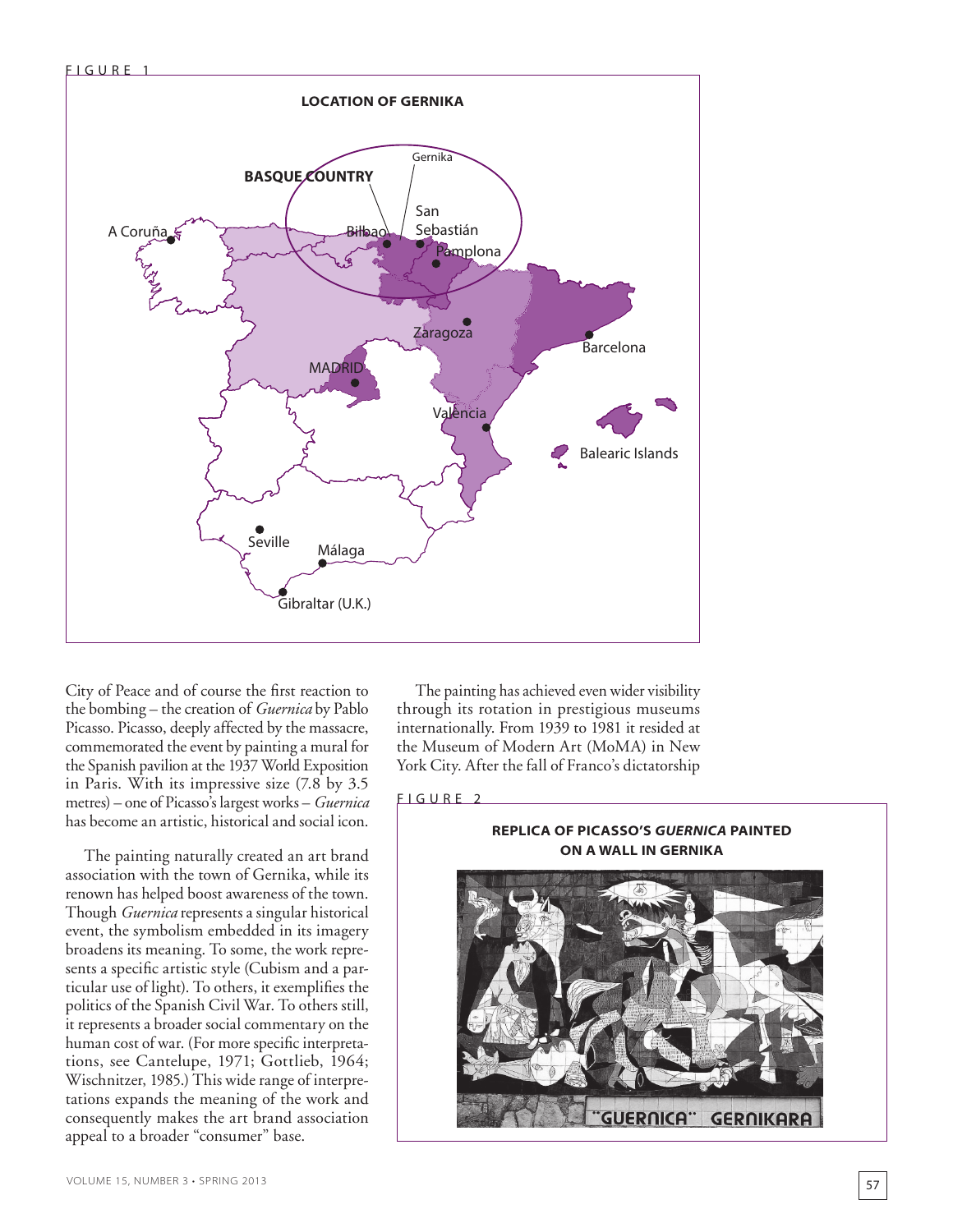it was returned to Spain and was exhibited at the Museo Nacional del Prado in Madrid until 1992, when it was moved to its current home, the Museo Nacional Centro de Arte Reina Sofía (Lanzarote Guiral, 2011). When the Guggenheim Museum Bilbao opened its doors in 1997, the Guggenheim had hoped to display *Guernica* as its inaugural centrepiece. However, the Reina Sofia and the government authorities in Madrid turned down the request, mainly for technical and security reasons. The painting is widely sought after within internationally prominent museum networks. Connections to the MoMA, the Prado and the Guggenheim Foundation have more than likely also helped promote visibility of the *Guernica* brand.

Because *Guernica* hangs in the Reina Sofia Museum in Madrid, 500 kilometres from the town of Gernika, the case presents a useful laboratory for isolating the influence, on visitorship, of the location-independent online media about the work – in the sense that tourists do not travel to Gernika to see the painting itself. Specifically, we test the hypothesis that a brand created through association with a famous work or personality attracts visitors to a place. Additionally, the small size of the Basque town, the limited number of associations with Gernika and the spelling duality (Gernika/*Guernica*) make it possible and intriguing to measure the branding associations of Gernika and brand visibility in the media.

# **Research: Objectives and Methodology**

The aim of this study is to design and test a method for establishing, monitoring and verifying the impact of an art brand in the online media on tourism flows. We apply the method to the case of Gernika in the hope of developing a method that is applicable to other places and other brands. The research question is as follows: *How much tourism, if any, can be attributed to the brand association of* Guernica *made visible through the media?*

Launched in 2002, Google News is an automated news aggregator that provides data on the number of news items published by worldwide news outlets about a particular keyword within a given period. This allows users to build up time-series data, which can be analyzed with time-series statistical programs (in this case, E-Views software). Data on the visibility of the artwork and the town are obtained by measuring the presence of *Guernica* and the presence of Gernika in Google News from January 1990 to December 2010. This distinction enables the model to isolate the influence, with respect to tourism flows, of media about the painting from media about the town.

Data on the quarterly number of tourist arrivals in Gernika from January 1990 to December 2010 is obtained from Basque Government Tourist Statistics. The Spanish Statistical Institute provides data for a control variable, the quarterly number of overnight stays in the province of Biscay. The control variable (overnight stays) is included to capture other variables that might influence tourism demand, such as income, prices, exchange rate and transportation costs.

A preliminary review of the data set shows tourism in Gernika (Figure 3) increasing at around the same time that media about Gernika and *Guernica* (Figure 4) increase. Part of the increase indicated in Figure 4 can be attributed to the advent of the Internet. During the late 1990s and early 2000s, online news coverage increased dramatically because Internet usage increased dramatically. Still, can the content of these news items have had an influence on the upswing in tourism in Gernika? Can online news items about Gernika's association with *Guernica* have influenced tourism to the small town?

FIGURE 3



Legend: GRK\_SV = Spanish visitors; GRK\_FV = foreign visitors; GRK\_BV = Basque visitors Source: Gernika tourism office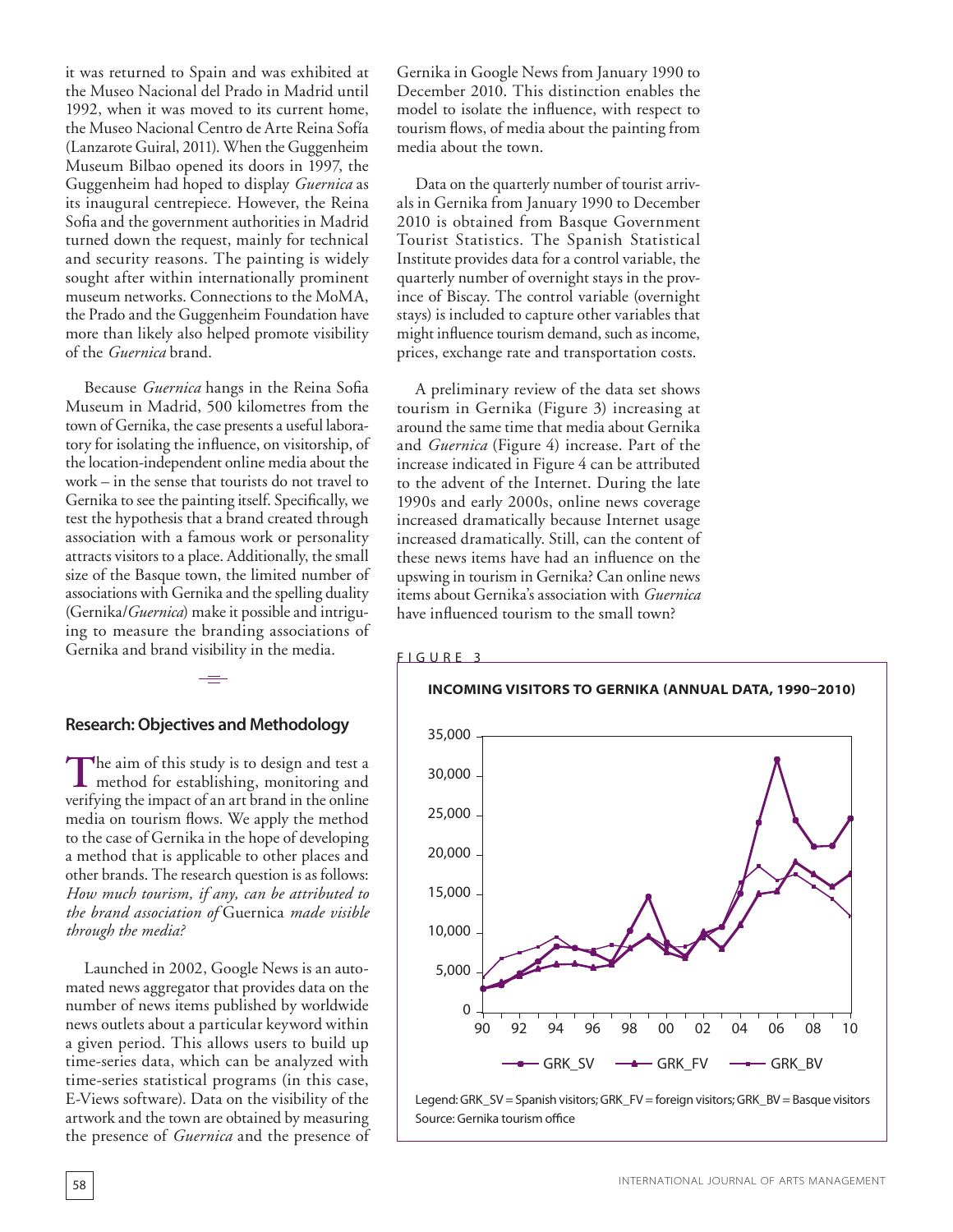Time-series analysis is employed to estimate a model. Augmented Dickey-Fuller tests show that the first differences of each variable are stationary. The transformed variables are ONS\* (overnight stays in the province of Biscay), Guernica\* (news items about *Guernica*), Gernika\* (news items about Gernika) and GRK\* (visitors to Gernika).

The dependent variable – the number of visitors to Gernika (GRK\*) – is regressed against the number of overnight stays in Biscay (ONS\*), the number of news items about *Guernica* (Guernica\*) and the number of news items about the town (Gernika\*). Causality tests show that overnight stays in Biscay – the control variable – influence visitor traffic to Gernika but not vice versa. Therefore, the model is not believed to have endogeneity. Seasonal dummy variables correct for outliers, accounting for the influence of tourist seasons on visitor traffic as well. The Breusch-Godfrey Serial Correlation LM Test is used to check serial autocorrelation. The White test is used to test heteroskedasticity and the Jarque-Bera statistic to test normality. The roots of the AR and MA processes are outside the unit circle. Residuals show white noise. The regressions are well adjusted. The results are displayed in Table 1.

# **Results**

The results show evidence that changes in<br>
media visibility accompany changes in tourism to Gernika. Specifically, one more published news item on *Guernica* is associated with a 7.78 increase in visitors, while one more published news item on Gernika is associated with a 5.07 decrease in visitors, holding other factors constant. The positive relationship between changes in visits to Gernika and changes in media about *Guernica* is graphically depicted in Figure 5. As the plot suggests, increases in media about the artwork are associated with increases in visitorship and decreases in media are associated with decreases in visitorship. If Gernika's art brand is defined by *Guernica,* then the art brand's visibility through the online media is likely to influence visitor traffic in Gernika.

The results also support the notion that changes in media about the town of Gernika are related to changes in tourism, though perhaps in an unexpected way. The negative coefficient suggests, in this case, that media visibility is detrimental to tourism. This may be explained by the close association of Gernika, the cradle



#### FIGURE 5



# **POSITIVE RELATIONSHIP BETWEEN CHANGES IN MEDIA ITEMS ABOUT** *GUERNICA* **AND CHANGES IN VISITORSHIP TO GERNIKA**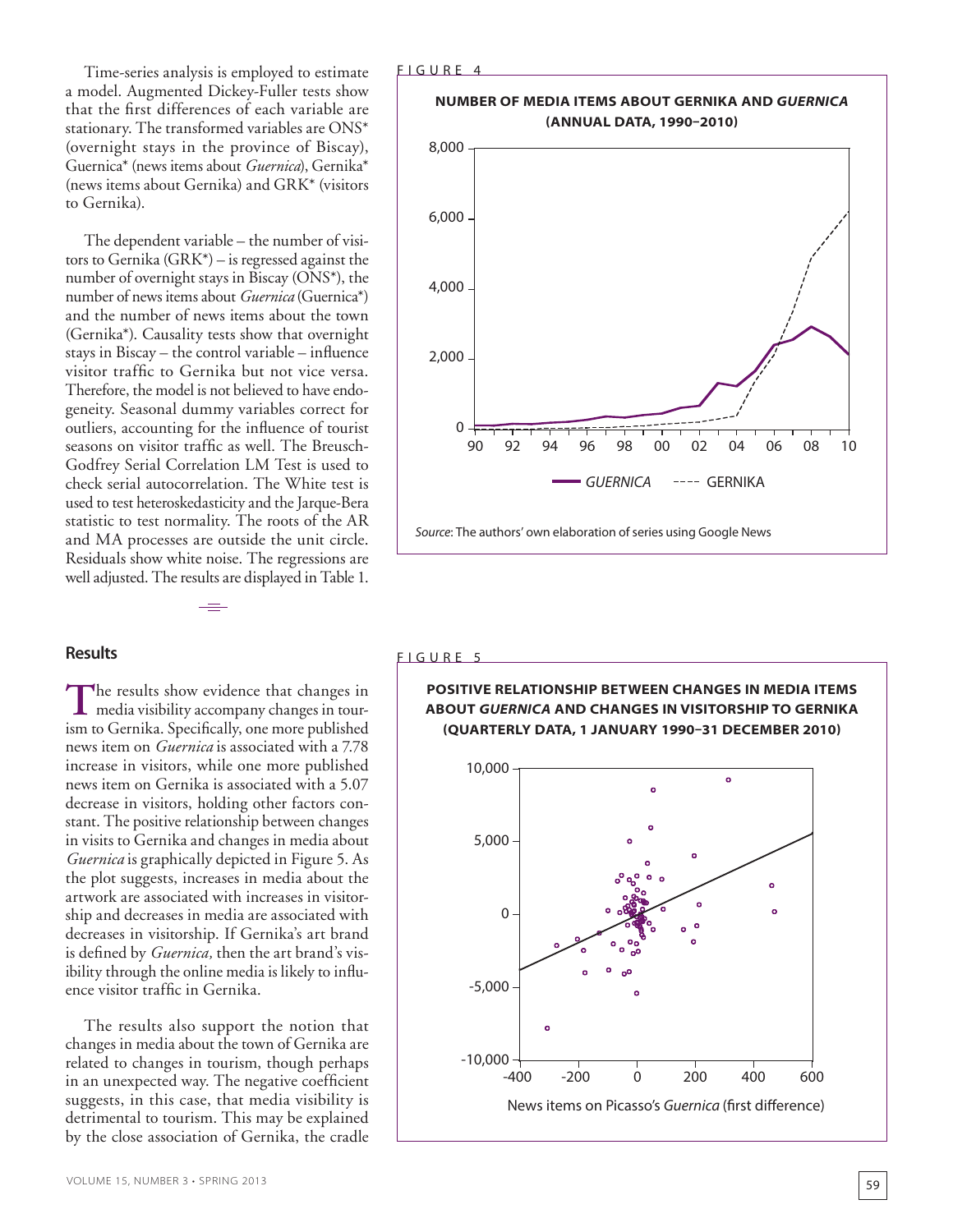#### TABLE

# **REGRESSION FOR DEPENDENT VARIABLE, FIRST DIFFERENCE OF VISITORS TO GERNIKA – GRK\* (QUARTERLY DATA, 1 JANUARY–31 DECEMBER 2010)**

| <b>Variable</b>                                                                                                                                                                                                                                                                                                                                                                                                                                                                                                                                                                 | <b>Coefficient</b>   | <b>Standard error</b> | t-Statistic                | <b>Probability</b> |
|---------------------------------------------------------------------------------------------------------------------------------------------------------------------------------------------------------------------------------------------------------------------------------------------------------------------------------------------------------------------------------------------------------------------------------------------------------------------------------------------------------------------------------------------------------------------------------|----------------------|-----------------------|----------------------------|--------------------|
| Constant                                                                                                                                                                                                                                                                                                                                                                                                                                                                                                                                                                        | $-1058$              | 464                   | $-2.27$                    | 0.025              |
| ONS*                                                                                                                                                                                                                                                                                                                                                                                                                                                                                                                                                                            | 0.077                | 0.004                 | 18.05                      | 0.000              |
| Guernica*                                                                                                                                                                                                                                                                                                                                                                                                                                                                                                                                                                       | 7.78                 | 2.49                  | 3.11                       | 0.026              |
| Gernika*                                                                                                                                                                                                                                                                                                                                                                                                                                                                                                                                                                        | $-5.07$              | 1.52                  | $-3.31$                    | 0.001              |
| Q2 (seasonal dummy)                                                                                                                                                                                                                                                                                                                                                                                                                                                                                                                                                             | $-670$               | 755                   | $-0.88$                    | 0.378              |
| Q3 (seasonal dummy)                                                                                                                                                                                                                                                                                                                                                                                                                                                                                                                                                             | 9764                 | 690                   | 14.14                      | 0.000              |
| Q4 (seasonal dummy)                                                                                                                                                                                                                                                                                                                                                                                                                                                                                                                                                             | $-5426$              | 752                   | $-7.21$                    | 0.000              |
| $N = 83$<br>$R^2 = 0.97$                                                                                                                                                                                                                                                                                                                                                                                                                                                                                                                                                        | $F$ -statistic = 284 |                       | $Prob(F-statistic) = 0.00$ |                    |
|                                                                                                                                                                                                                                                                                                                                                                                                                                                                                                                                                                                 |                      |                       |                            |                    |
| Breusch-Godfrey Serial Correlation LM Test: F-statistic 0.124<br>Probability 0.29                                                                                                                                                                                                                                                                                                                                                                                                                                                                                               |                      |                       |                            |                    |
| White heteroskedasticity test: F-statistic 1.00                                                                                                                                                                                                                                                                                                                                                                                                                                                                                                                                 |                      |                       | Probability 0.45           |                    |
| Jaque-Bera 2.32                                                                                                                                                                                                                                                                                                                                                                                                                                                                                                                                                                 |                      |                       | Probability 0.16           |                    |
|                                                                                                                                                                                                                                                                                                                                                                                                                                                                                                                                                                                 |                      |                       |                            |                    |
| Augmented Dickey-Fuller unit root tests for variables:                                                                                                                                                                                                                                                                                                                                                                                                                                                                                                                          |                      |                       |                            |                    |
| ADF test statistic for GRK*: -50.12                                                                                                                                                                                                                                                                                                                                                                                                                                                                                                                                             |                      |                       | 5% Critical Value -2.89    |                    |
| ADF test statistic for ONS*: -12.91                                                                                                                                                                                                                                                                                                                                                                                                                                                                                                                                             |                      |                       | 5% Critical Value -2.89    |                    |
| ADF test statistic for Guernica*: -13.59                                                                                                                                                                                                                                                                                                                                                                                                                                                                                                                                        |                      |                       | 5% Critical Value -2.89    |                    |
| ADF test statistic for Gernika*: -6.58                                                                                                                                                                                                                                                                                                                                                                                                                                                                                                                                          |                      |                       | 5% Critical Value -2.89    |                    |
| ADF test statistic for RESIDUALS: -5.13                                                                                                                                                                                                                                                                                                                                                                                                                                                                                                                                         |                      |                       | 5% Critical Value -2.89    |                    |
| Legend:                                                                                                                                                                                                                                                                                                                                                                                                                                                                                                                                                                         |                      |                       |                            |                    |
| GRK* = first difference of GRK (visitors to Gernika), $\Delta$ GRK <sub>t</sub> = GRK <sub>t</sub> - GRK <sub>t-1</sub><br>ONS* = first difference of ONS (overnight stays in the province of Biscay), $\Delta$ ONS <sub>t</sub> = ONS <sub>t</sub> - ONS <sub>t-1</sub><br>Guernica* = first difference of Guernica (news items about Guernica), ΔGuernica <sub>t</sub> = Guernica <sub>t</sub> - Guernica <sub>t-1</sub><br>Gernika* = first difference of Gernika (news items about the town), $\Delta$ Gernika <sub>t</sub> = Gernika <sub>t</sub> - Gernika <sub>t-1</sub> |                      |                       |                            |                    |

of Basque identity, with Basque nationalist turmoil and violence. As Figure 6 shows, Google News items about Gernika and about ETA (Euskadi Ta Askatasuna), a Basque separatist group, are closely correlated.

The graph shows that when media coverage of ETA increases, so does media coverage of Gernika. Because these two topics are presumably correlated, one might reasonably conclude that it is news about violence more than anything else that detracts from tourism to the town. Nonetheless, it is important to note that the magnitude of Guernica\* is greater than that of Gernika,\* which implies that the art brand of Picasso's masterpiece may have a greater impact on tourism than negative media.

To further support the soundness of the estimated model, we point out that the control variable – overnight stays in the province of Biscay – has the expected sign (Figure 7). A rise in provincial overnight stays is associated with a rise in visits to Gernika. Tourism changes in the same direction between both cases, as it should if ONS\* is to capture the influence of business-cycle factors on visitor flows to Gernika (Figure 7).

# *Economic Impact of the Art Brand*

We may quantifiably articulate this impact with information on the monetary value of each visitor to Gernika. In an economic impact study of tourism conducted in 2010, the Gernika town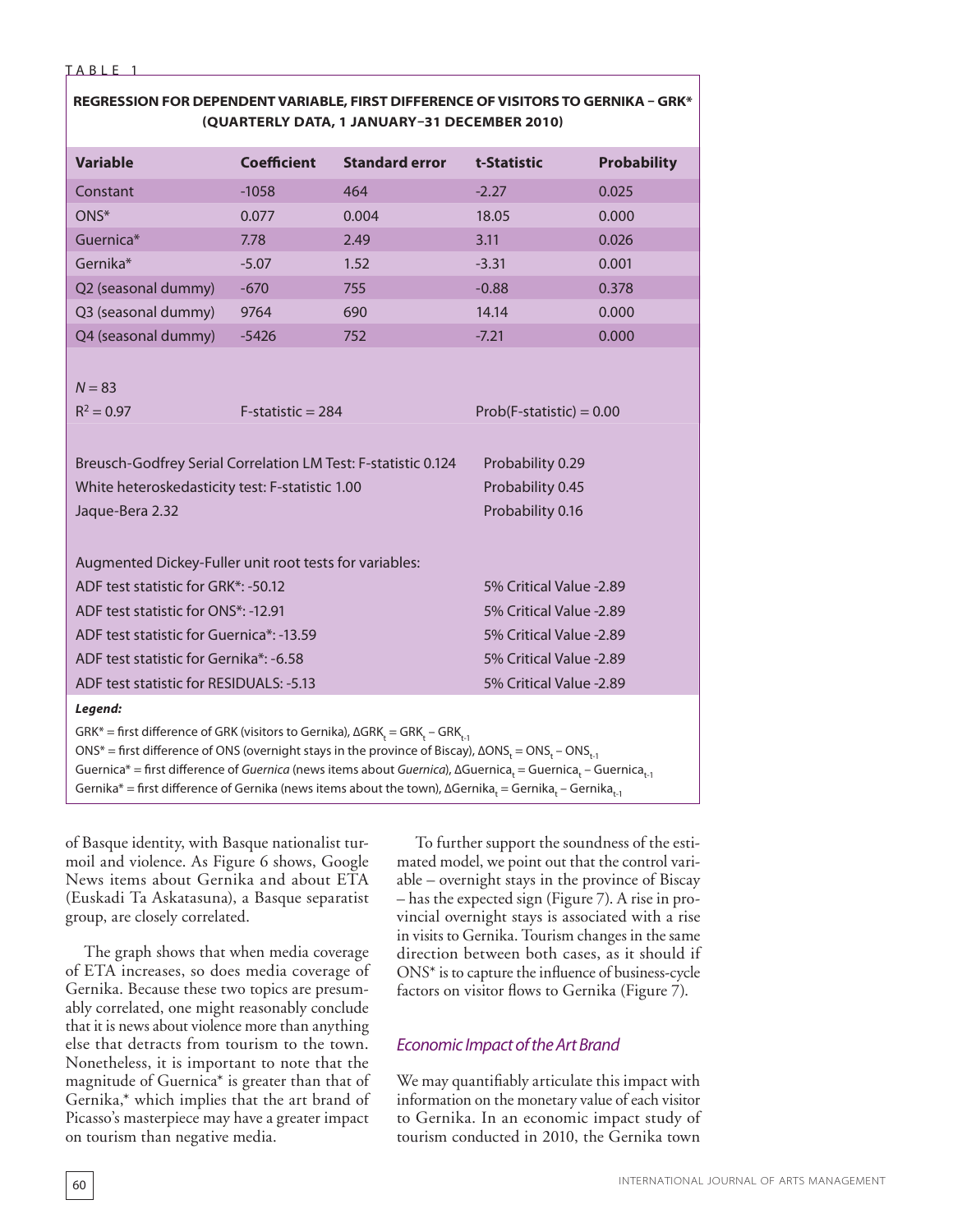council found the average net present value of each visitor to be €14.75 (most visits to Gernika are day stays), in a conservative scenario. This figure aggregates the impact on many sectors that benefit from tourism, such as restaurants, bars and cafés, hotels and other accommodations, shops, leisure activities such as offered by museums, and parking facilities and transport. According to the estimations in Table 1, a oneunit increase in news items about *Guernica* is associated with 7.78 new visitors to Gernika.<sup>2</sup> In 2010, the number of news items about *Guernica* was 2,182 (according to Google News), which generated between 15,274 and 17,456 new visitors to Gernika during the year. This would generate a total value of  $\text{\textsterling}225,292$  to  $\text{\textsterling}257,476$ . In other words, the model estimates that, in 2010, every news item about *Guernica* created a net value of between €103 and €118 for the town of Gernika. The average value of one piece of advertising concerning Gernika through an art brand association in the media may fall within this range.

# *Implications for Art Brand Managers and Advertisers*

These results support the hypothesis that an art brand made visible through the media can attract tourism. In other words, brand associations with a famous work of art can become effective instruments of place-making. The method employed here could also be developed as a tool for measuring and monitoring the impact of branding via online media on tourism flows. These results might be valuable inputs in the future development of a branding strategy by the town of Gernika. Picasso's *Guernica* is a positive association that attracts more visitors to the town than are discouraged by negative associations such as Basque nationalist turmoil. The local economic impact of the artwork's branding power could be more fully developed by implementing a proper cultural branding policy. Regional/provincial authorities have perhaps not given primacy to tourism promotion with regard to Gernika. In fact, more could be done to promote Picasso's *Guernica* and to promote Gernika as an all-season cultural destination and increase the average number of visitors to the town.

These results could also provide insight for future projects. Unconnected with *Guernica*'s influence, the Guggenheim Museum Bilbao<sup>3</sup> is completing feasibility studies for a satellite museum near the town of Gernika. The Biscay



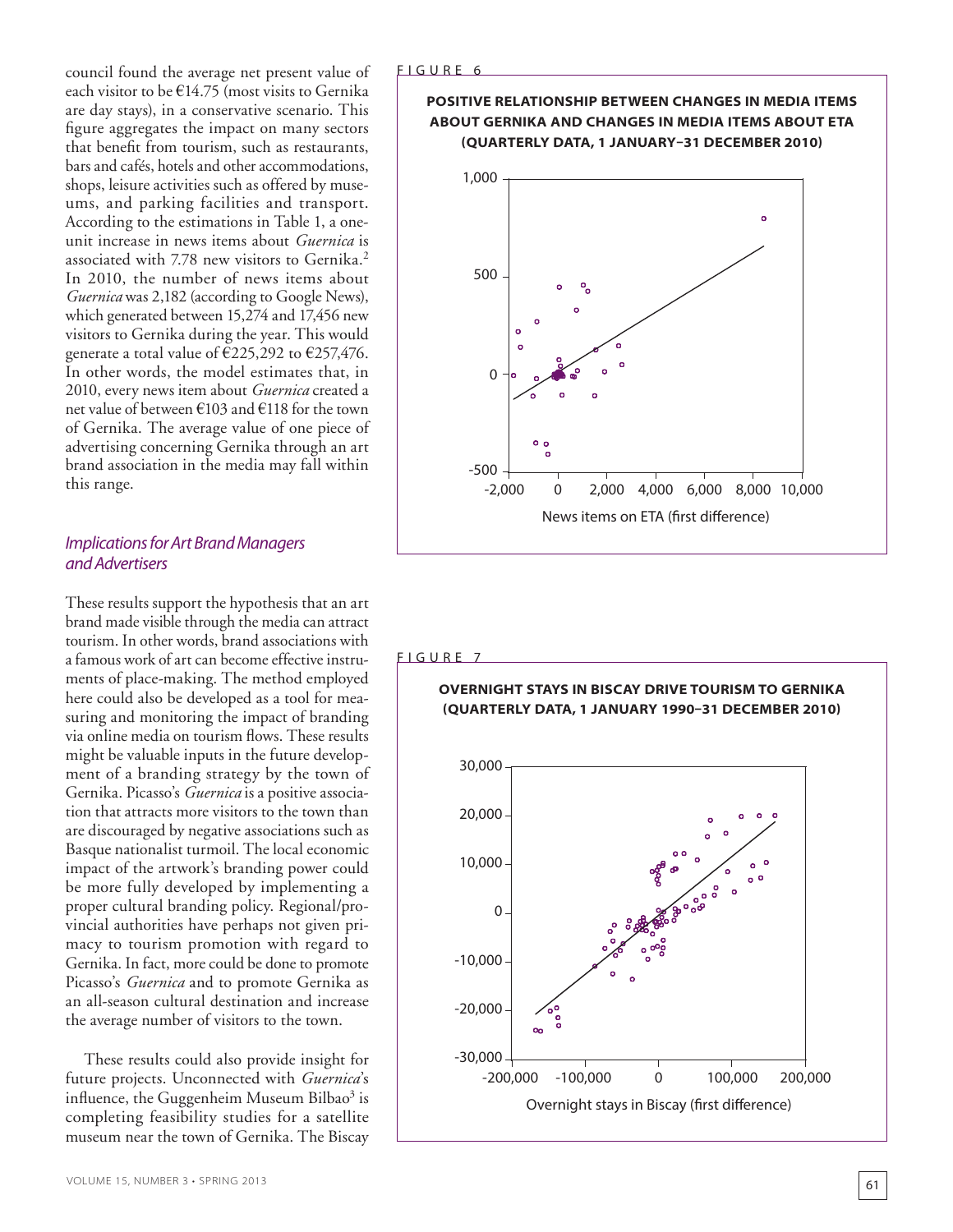provincial council has allocated €1 million to fund environmental and economic impact studies and has pledged  $€100$  million for construction (about half the estimated cost). But the Basque government, whose financial participation is crucial for the project to move forward, is still reluctant to undertake the expansion (Plaza, González-Flores and Galvez-Galvez, 2011). Whether this project will be approved remains to be seen. New information about the responsiveness of Gernika tourism to an art brand may inform the final decision.

In a broader context, the method developed here represents an interesting tool for place brand managers to evaluate and monitor brand values or branding strategies. The method could be tested in other places with other brands to further evaluate its validity. It could also be tested for branding impact through the media in other economic sectors – for example, a brand's ability to attract investment or build performing arts audiences. Aside from the context of place branding, the method offers a tool for determining the value of advertising in the online media. Product and service marketers may be able to more efficiently purchase ad space based on the visibility of certain keywords and topics.

Nevertheless, certain shortcomings and considerations must be addressed before the precise estimates presented by this tool can be taken at face value. An art brand association made visible through the online media is just one of numerous factors that constitute brand equity. Additionally, the estimated model does not separate the influence of visibility through branding from that of the Internet boom. Finally, a means has to be found to optimize the selection of search terms for each case in order to focus on relevant "news" and "associations."

# **Conclusions**

This article presents a method for analyzing **L** time-series analysis of Google News data in order to assess the effects of art brand associations and visibility on place marketing. The results of the case study show a positive relationship between the presence of Picasso's *Guernica* in the online media and the flow of tourism to the town of Gernika. While negative associations related to Gernika and the Basque group ETA negatively affect tourism flows to the town,

information about both of these influences could be useful for place brand managers and destination marketers designing brand strategies. In building a strategy for branding a place through art, brand managers may now have a way of (1) identifying what socially constructed associations already exist with a place and measuring their influence; and (2) monitoring, and even predicting, the effectiveness of managerially constructed associations.

In addition to place brand managers and marketers, this method could be useful for advertisers seeking to purchase space in online media. The same time-series analysis could evaluate how different online media topics attract different levels of revenue, which could better inform purchasing decisions. The method presented here has implications for place marketers and advertisers alike.

The main conclusion to be drawn is that it could be useful for actors in art management – museums, galleries, public authorities – to monitor the brand associations of a given place and to link their branding and promotion activities to existing brand associations in order to reinforce the branding effect.

More research is needed in order to validate the method. Similar experiments should be conducted with different tourist destinations and types of brand associations. The research agenda calls for repetition of the experiment with different brands and destinations to determine more accurately the influence and sustainability of online news items in building brand power. Future studies may also enable us to compare these results with those of other place branding valuation studies to determine which method is more accurate, and may shed light on the true effectiveness of large-scale place branding investments.

The results show that art-related branding might have played an increasingly significant role in place-making strategies during the advent of online media. Because of its representational and semiotic characteristics, art can play an important part in place branding. With the right tools, we may be able to precisely define the role of art in place branding and marketing, further bridging the gap between the worlds of art and business.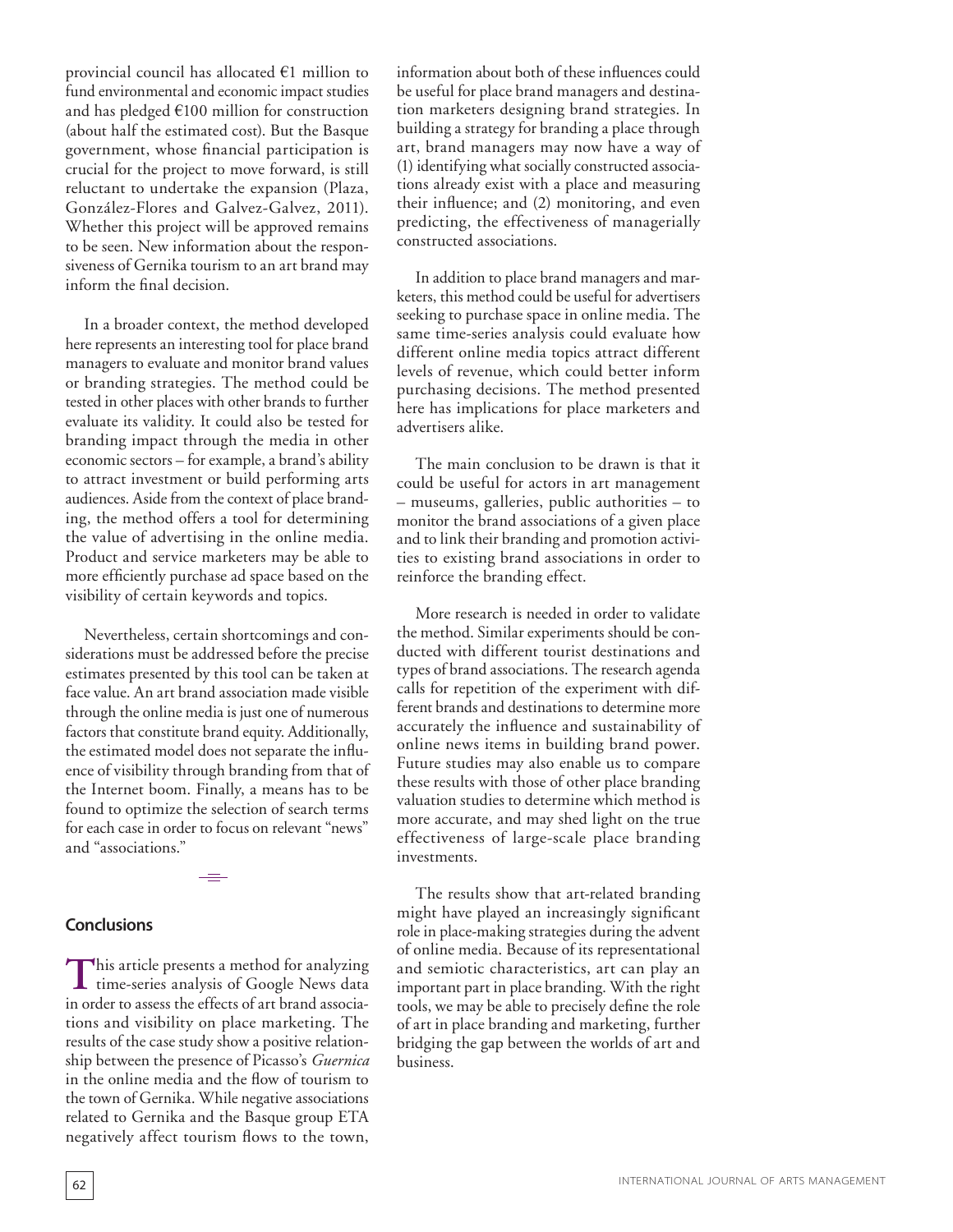# *Notes*

1. Here, we mean events that were not set up as part of a place marketing strategy or were less related to commercial or economic interests.

2. More specific intervals can be calculated at different con fidence intervals. For example, at a 90% level of confidence, the coefficient of the variable Guernica\* has a confidence interval of [7.33, 8.23] visitors. This would produce a range of estimates of the art brand's media value.

3. For a complete list of academic works regarding Bilbao and its regeneration, go to www.scholars-on-bilbao.info. For studies on the Guggenheim Effect, see Bristow, 2010; González, 2006, 2011; Grodach, 2010; Plaza, 2006, 2008, 2010; Plaza, Tironi and Haarich, 2009.

#### *References*

- Aaker, D. 1996. "Measuring Brand Equity Across Products and Markets." *California Management Review,* Vol. 38, n° 3, p. 102–120.
- Anholt, S. 2005. "Some Important Distinctions in Place Branding." *Place Branding,* Vol. 1, n° 1, p. 116–121.
- Art4pax Foundation. 2009. *La Imagen de Marca de Gernika en Internet.* Research Study for the Town Council of Gernika. Gernika: Author.
- Ashworth, G.J. 2009. "The Instruments of Place Branding: How Is It Done?" *European Spatial Research and Policy,* Vol. 16, n° 1, p. 9–22.
- Ashworth, G., and S.J. Page. 2011. "Urban Tourism Research: Recent Progress and Current Paradoxes." *Tourism Management,* Vol. 32, n° 1, p. 1–15.
- Bristow, P. 2010. "Using Heritage in Regeneration: The Role of Museums." *Proceedings of the Institution of Civil Engineers: Municipal Engineer,* Vol. 163, n° 3, p. 139–144.
- Caldwell, N. 2000. "The Emergence of Museum Brands." *International Journal of Arts Management,* Vol. 2, n° 3, p. 28–34.
- Caldwell, N., and J. Coshall. 2002. "Measuring Brand Associations for Museums and Galleries Using Repertory Grid Analysis." *Management Decision,* Vol. 40, n° 4, p. 383–392.
- Cantelupe, E.B. 1971. "Picasso's Guernica." *Art Journal,* Vol. 31, n° 1, p. 18–21.
- Colbert, F. 2003. "The Sydney Opera House: An Australian Icon." *International Journal of Arts Management,* Vol. 5, n° 2, 69–77.
- Currid, E., and S. Williams. 2009. "The Geography of Buzz: Art, Culture and the Social Milieu in Los Angeles and New York." *Journal of Economic Geography,* Vol. 10, n° 3, p. 423–451.
- González, S. 2006. "Scalar Narratives in Bilbao: A Cultural Politics of Scales Approach to the Study of Urban Policy." *International Journal of Urban and Regional Research,* Vol. 30, n° 4, p. 836–857.
- González, S. 2011. "Bilbao and Barcelona 'in Motion': How Urban Regeneration 'Models' Travel and Mutate in the Global Flows of Policy Tourism." *Urban Studies,* Vol. 48, n° 7, p. 1397–1418.
- Gottlieb, C. 1964. "The Meaning of Bull and Horse in Guernica." *Art Journal,* Vol. 24, n° 2, p. 106–112.
- Grodach, C. 2010. "Beyond Bilbao: Rethinking Flagship Cultural Development and Planning in Three California Cities." *Journal of Planning Education and Research,* Vol. 29, n° 3, p. 353–366.
- Hausmann, A. 2012. "The Importance of Word of Mouth for Museums: An Analytical Framework." *International Journal of Arts Management,* Vol. 14, n° 3, p. 32–43.
- Hospers, G. 2011. "Place Marketing in Shrinking Europe: Some Geographical Notes." *Tijdschrift Voor Economische En Sociale Geografie,* Vol. 102, n° 3, p. 369–375.
- Kavaratzis, M., and G.J. Ashworth. 2005. "City Branding: An Effective Assertion of Identity or a Transitory Marketing Trick?" *Tijdschrift voor Economische en Sociale Geografic,* Vol. 96, n° 5, p. 506–514.
- Kotler, P., C. Asplund, I. Rein and D. Heider. 1999. *Marketing Places – Europe: Attracting Investments, Industries, Residents and Visitors to European Cities, Communities, Regions and Nations*. London: Pearson Education.
- Kotler, P., and D. Gertner. 2002. "Country as Brand, Product, and Beyond: A Place Marketing and Brand Management Perspective." *Journal of Brand Management,* Vol. 9, n° 4/5, p. 249–261.
- Lanzarote Guiral, J.M. 2011. "National Museums in Spain: A History of Crown, Church and People." In *Building National Museums in Europe 1750–2010. Conference Proceedings From EuNaMus, European National Museums: Identity Politics, the Uses of the Past and the European Citizen,* Bologna, 28–30 April, p. 847–880.
- McNicholas, B. 2004. "Arts, Culture and Business: A Relationship Transformation, a Nascent Field." *International Journal of Arts Management,* Vol. 7, n° 1, p. 57–69.
- O'Reilly, T. 2007. *What Is Web 2.0? Design Patterns and Business Models for the Next Generation of Software.* Accessed 6 February 2013 at http: //papers. ssrn.com/sol3/papers.cfm?abstract\_id=1008839.
- Pike, S. 2002. "Destination Image Analysis: A Review of 142 Papers From 1973–2000." *Tourism*  Management, Vol. 23, nº 5, p. 541-549.
- Pike, S. 2009. "Destination Brand Positions of a Competitive Set of Near-Home Destinations." Tourism Management, Vol. 30, nº 6, p. 857-866.
- Plaza, B. 2006. "The Return on Investment of the Guggenheim Museum Bilbao." *International Journal of Urban and Regional Research,* Vol. 30, n° 2, p. 452–467.
- Plaza, B. 2008. "On Some Challenges and Conditions for the Guggenheim Museum Bilbao to Be an Effective Economic Re-activator." *International Journal of Urban and Regional Research,* Vol. 32, n° 2, p. 506–517.